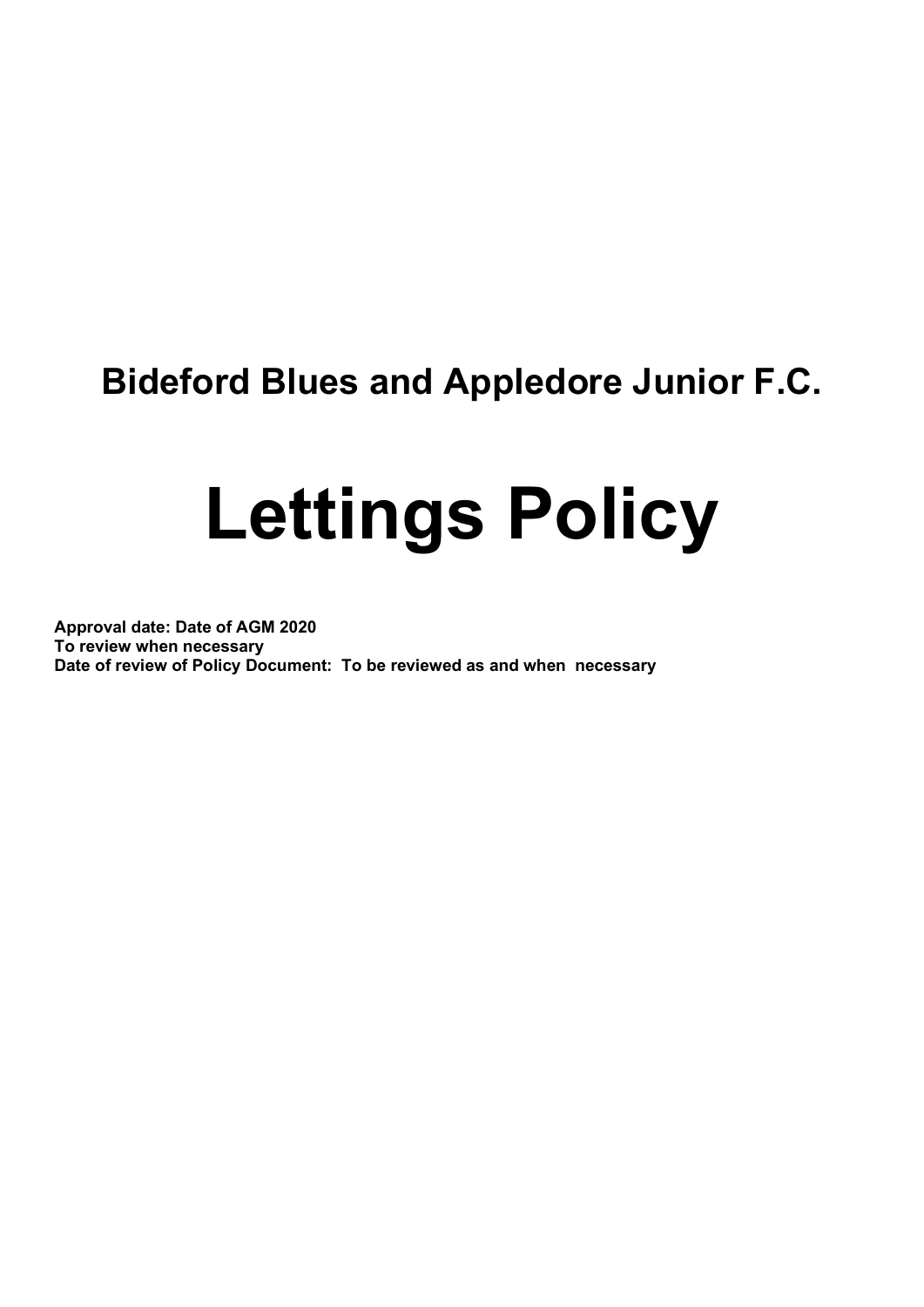## 1. Introduction

- 1. Following a period of investment, Bideford Blues and Appledore JFC now possesses some excellent facilities across.
- 2. Whilst these are put to good use during the evenings the opportunity presents itself for these facilities to be utilised during the daytime by groups or individuals the community.

## 2. Guidelines

- 1. Facilities will be offered only following consultation with the club
- 2. Facilities will be reserved by the authorising officer and subject to the Conditions of Hire (see Appendix 2)
- 3. Facilities offered will be subject to a Scale of Charges (see Appendix 3) devised and approved by the Club Committee.
- 4. In case of dispute, final decisions relating to the letting of school facilities will be taken by the Club Committee
- Appendix 1 provides detailed guidance on associated issues including priority usage, cancellations and security.
- Appendix 2 provides the standard Bideford Blues and Appledore JFC Conditions of Hire as adopted by the Club Committee.
- Appendix 3 provides a Scale of Charges including discounts and methods of payment.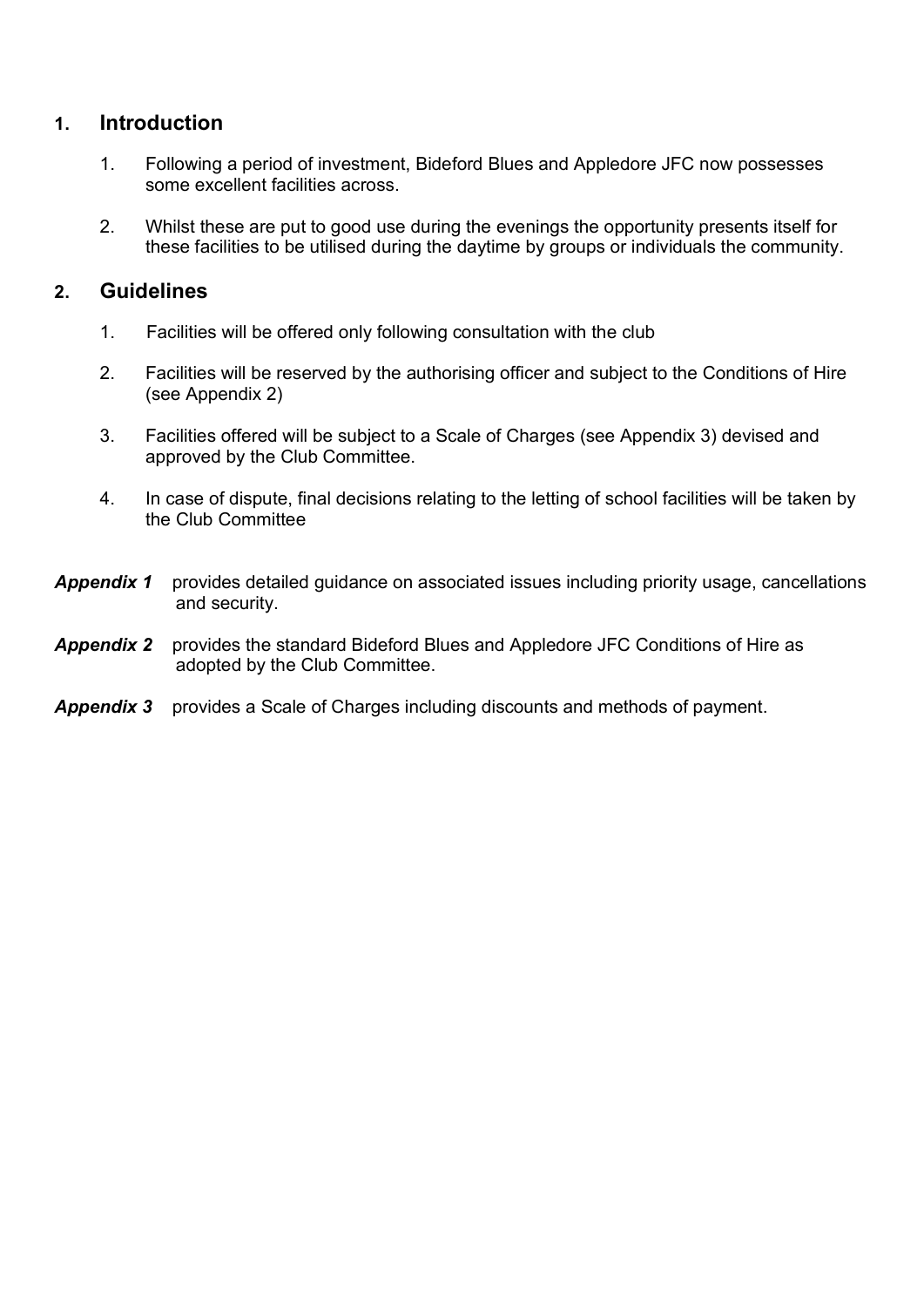## APPENDIX 1

#### BIDEFORD BLUES AND APPLEDORE JFC

#### LETTINGS POLICY STATEMENT

#### 1. Priority Usage

- 1. The Club have adopted the following categories of priority user:
	- a. Bideford Blues and Appledore JFC users:
	- b. **Designated users:** regular users and block bookings (including Devon FA)
	- c. Casual users: one off bookings, no regular pattern

#### 2. Applications for Designated Status

1. The Club Committee have delegated their power to determine designated status to the Authorising Officer who will exercise discretion on their behalf and determine applications. The outcome of such decisions shall be matter of report to the Club Committee each term. The Club Secretary/Committee will arrange for a list of approved organisations to be maintained. This does not preclude the Authorising Officer from referring sensitive applications to the full Club Committee at his/her/their discretion.

#### 3. Administration of Lettings

#### 1. General

The Club recognises that it would be impossible for them to personally vet every applicant or organisation who wish to make use of the Club's premises. Accordingly they have delegated the authority to accept applications for hire to the following persons: The Authorising Officers: Astro booking officer, Club Secretary, Club Chair

#### 2. Variations

No member of the Club is allowed to vary the terms and conditions under which the club premises are hired to either individuals or organisations nor to deviate from the Club's published charging policy.

#### 3. Lettings Documentation

All formal hiring of the Club'ss premises, including those for which no charge, is made shall be properly documented. All hirers must complete a lettings of hire agreement (Form LET 1) and are to receive a copy of the conditions of hire. The hire agreement is a contract which the Club may enforce at law.

#### 4. Scale of Charges

- a. In arriving at their scale of charges the Committee have followed these principles:
	- that Bideford and Blues and Appledore JFC members users will only be charged where additional fees have been incurred such as out of hours for caretaking and secuirity or cleaning.
	- 2. that commercial users will be charged on a cost plus an income margin for the Club;
	- 3. that there will be parity of treatment for similar users;
	- 4. that overall the cost of letting facilities will be recovered from users.
- b. For the purpose of charging the Authorising Officer is empowered to determine to which group any particular individual or organisation belongs. The basis of charging will be determined by the purpose for which a letting is arranged.
- c. The scale of charges forms Appendix III to this policy statement.

#### 4. Minimum charges and deposits

- a. The minimum hire period will be one (1) hours.
- b. The Committee reserves the right to require a deposit over and above the hiring charge as a surety against damage to the premises (including any equipment ) or the premises being left in an unacceptable condition necessitating their incurring additional cost for cleaning, caretaking or other expenses.

#### 5. Cancellations

The Committee will seek to recover any cost incurred by the Club that are unavoidable and result directly from the cancellation of a letting. Details of the charges are on the first page of the booking form.

#### 6. Payment methods

The Club is mindful of its responsibilities in safeguarding the Club from bad debt. Therefore payment at the time of booking is the norm. Cheques or cash are both acceptable. In all cases where cash or cheques are paid over then an official receipt must be issued. Cheques should be made payable to Bideford Blues and Appledore JFC.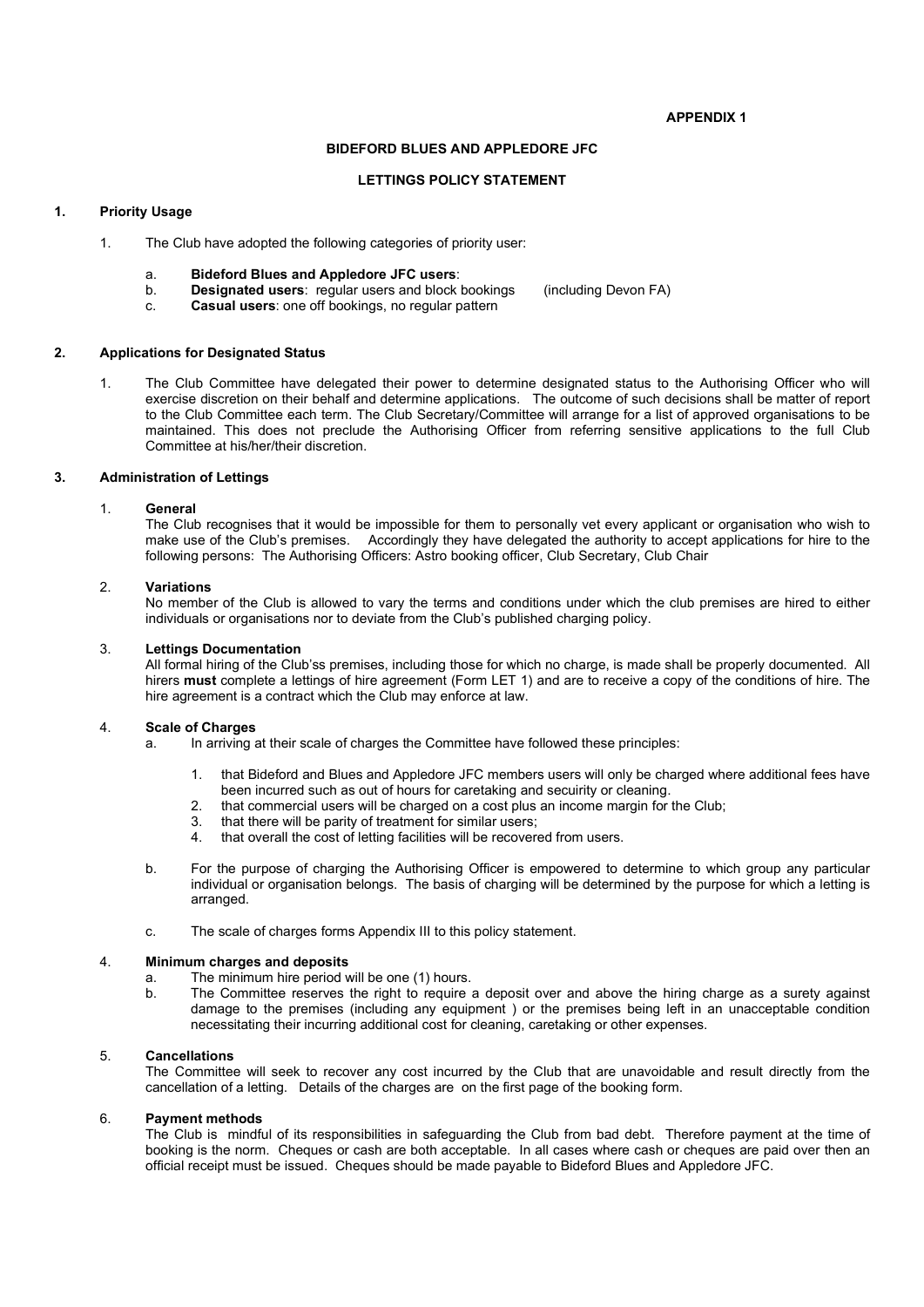#### 7. Extension of Credit

The Committee will allow the extension of credit to bone fide local organisations and individuals where they are satisfied that these are credit worthy. In all the cases the Club reserves the right to withdraw credit facilities where prompt payment is not received. In all cases where credit is extended, an official Bideford Blues and Appledore JFC invoice will be issued. The Committtee will not normally extend credit for lettings where the invoice value is less than fifty pounds ( £50). The Committee have chosen to delegate the approval of credit facilities to the Authorising Officer who is to maintain a list for the guidance of administrative staff. In all cases where credit is advanced the invoice is to be raised at the time of booking. There may be an additional charge for an invopice to be raised, please see charing appendix.

#### 8. Security

There will not always be a caretaker on the premises. It is the responsibility of the hirer to secure the premises after use, to ensure no litter is left and to report any damage. Any damages will have to be paid for, at the discretion of the Club. Failure to comply with the above will result in exclusion from using the premises.

#### 9. Review of Policy

The Club will review the policy each year in the month of June and the scale of hire charges for the forthcoming year will also be reviewed and updated.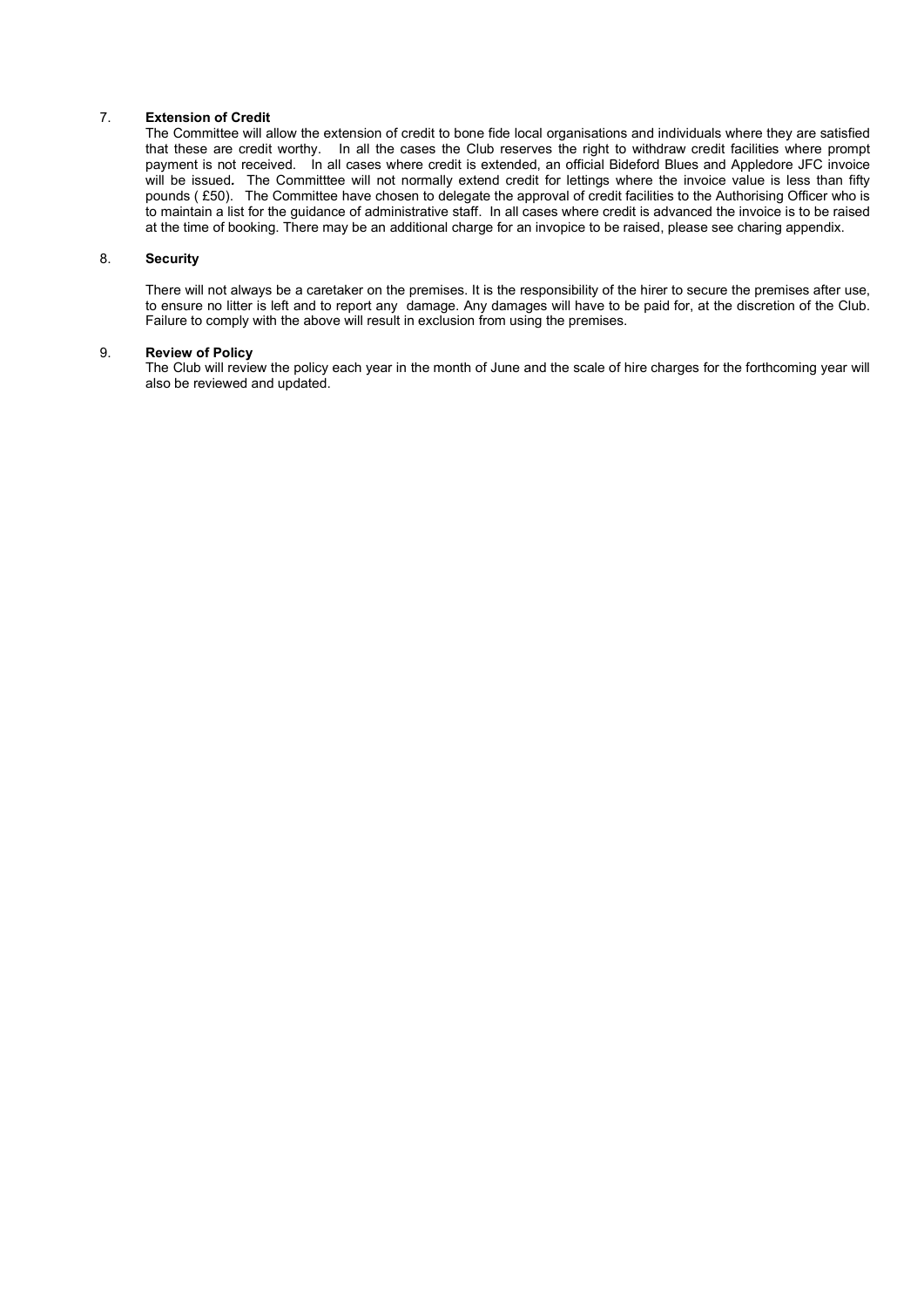### Appendix 2

#### Bideford Blues and Appledore JFC

#### Letting of Premises and Grounds Terms of contract comprised in undermentioned conditions and hire form

NB References in this form to the Club shall in relation to Club premises be construed as references to the Committee of that Club. The law which applies is the law of England.

#### Application and Fees

- 1. The signatory of the application shall be the hirer. Where a promoting organisation is named in the application, that organisation shall also be considered the hirer and shall be jointly and severally liable hereunder with the signatory. (The application may be agreed via email or other social media platform as arranged by the Authorising Officer.)
- 2. The fee payable for the hiring shall be calculated in accordance with the scale of charges published by the Committee. The Committee reserve the right to alter or revise these charges at any time.
- 3. The fee for an occasional hiring shall be paid to the person authorising the hiring within five days of such hiring being approved and upon receipt of such fee the hiring shall stand confirmed subject to the provision of condition 4. In the case of a long-term letting the Committee of the hired premises may at their discretion permit the periodic payment of hire charges In arrear, as agreed by the Authorising Officer.

#### Cancellation

- 4. The Committee or their agent(s) acting on their behalf must reserve the right, having good reason, at any time without notice to cancel a hiring or withdraw permission for the hirer to occupy any part of the hired premises on any particular date. In such event the Committee shall not incur any liability whatsoever to the hirer other than for return of any fee or the appropriate part of any fee paid in respect of the hiring.
- 5. If the hirer shall cancel the hiring of the premises then the Committee shall be entitled to retain or demand as the case may be the whole of the fee paid in respect of such cancelled hiring PROVIDED THAT if notice of such cancellation is received at least seven days prior to the date of the hiring the fee will be refunded or remitted to the hirer subject only to any necessary deduction or payment in respect of expense already incurred by the Committee or the Club in respect of that hiring.

#### Furniture and Equipment

6. The hirer's use of the clubhouse shall be deemed to include the use of chairs and tables only. The hirers use of the pitch and/or astro shall be for the ground , goalposts and nets only.. Use of any other equipment should be via a request to, and approval by, the Committee. Where additional equipment is required by the hirer this will be subject to an additional charge according to the Committee' published scale. Note: goal nets may need to be put away properly after use.

#### Kitchen Facilities

7. Kitchen facilities and facilities for the preparation of refreshment are not included in the hiring unless prior consent for the use of such facilities has been given by the Committee who will have consulted the catering contractor to arrange for such use at all times to be supervised adequately.

#### Health, Safety and condition of Premises

8. The club's insurers have advised that a risk assessment of the astro is undertaken regularly, with results recorded. Advice suggests that the surface is deemed dangerous 'if a foot can get under the carpet ' when playing on the astro. Worn surfaces were not deemed dangerous.

- 9. The hirer/hirers shall during the hiring be responsible for:
	- (a) taking all measurers necessary to ensure that the permitted number of persons using the hired premises is not exceeded;
	- (b) the efficient supervision of the hired premises and for the orderly use thereof including the observance of the Committee' policy on smoking on Club premises; (note there is no smoking allowed on the astro or in the building: there are designated smoking areas available)
	- (c) ensuring that all doors giving egress from the hired premises are kept unfastened and unobstructed and that no obstruction is place or allowed to remain in any corridor giving access to the hired premises;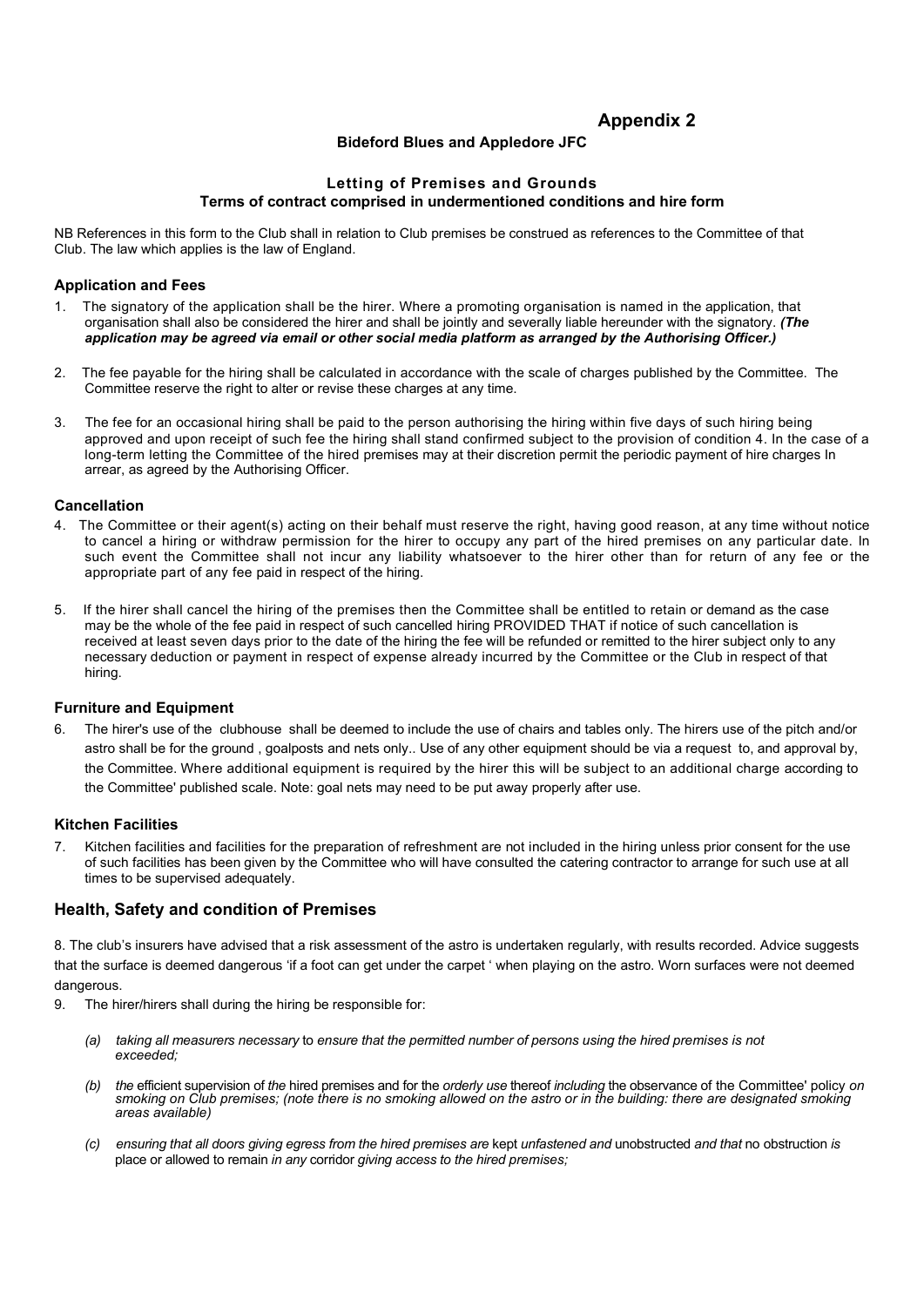- (d) ensuring that all proper safety measures are taken for the protection of the users of the premises and equipment including adequate adult supervision where young people are concerned,•
- (e) familiarising themselves with the locations of the fire-fighting equipment and the establishment's exit routes;
- $(f)$  ascertaining the location of the nearest emergency telephone (in the referee's room);
- (g) the provision of a suitable first-aid kit (in the cupboard under the sink)
- (h) compliance with the Food Safety Act where catering facilities are involved.
- 10. The hirer shall at the end of the hiring be responsible for:
	- (a) ensuring that the hired premises are vacated promptly and quietly.
	- (b) ensuring that the hired premises are left in a safe and secure condition and in a clean and tidy state. Failure to comply with

these conditions may lead to additional charges.

- (c) Any breakages/damages should be reported to the Club immediately
- 11. (a) No nails, tacks, screws, or other like objects shall be driven into any part of the hired premises nor shall any placards, decorations or other articles be fixed thereto.
	- (b) No alterations or additions to any electrical installations either permanent or temporary on the hired premises may be made without the written consent of the Committee. Electrical apparatus must be switched off after use and plugs removed from sockets.
- 12. The hirer shall not permit or suffer any damage to be done to the hired premises or any furniture or equipment therein and shall make good to the satisfaction of the Committee and pay for any damage thereto (including accidental damage) caused by any act or neglect by himself, his agents or any person on the hired premises by reason of the use thereof by the hirer.
- 13. It is understood and agreed that the Committee expect the hirer, not to allow activities where participation could result in any person being put in danger of suffering injury, loss or damage.
- 14. Except in so far as the Unfair Contract Terms Act, 1977 (or any statutory modification or re-enactment of it) otherwise requires, neither the Club nor Committee acting on its behalf will be responsible or liable in any way whatsoever or to any person whatsoever (and whether or not there shall be any negligence by its servants or agents) in respect of:
	- a. any damage or loss of any property brought on to or left upon the hired premises either by the hirer or by any other person;
	- b. any loss or injury which may be incurred by or done by or happen to the hirer or any person resorting to the hired premises by reason of the use thereof by the hirer;
	- c. any loss to breakdown or machinery, failure of electrical supply, fire, flood or government restriction which may cause the hiring to be interrupted or cancelled,

and the hirer shall be responsible for and shall indemnify the Club, its servants and agents against all claims, demands, actions and costs arising from the hirer's use of the hired premises or from any loss, damage or injury suffered by any person arising in any manner whatsoever out of the use of the hired premises by the hirer.

#### Licences

- 15. The hired premises shall not be used for the sale or supply of intoxicating liquor, or the holding of any public entertainment, theatrical performance, film exhibition, lottery or other similar function without the consent of the Committee, and such consent shall be subject to the hirer first obtaining the necessary licence or permission required under current legislation, and producing this for the scrutiny of the Committee if required.
- 16. The hired premises shall not be used for any betting, gaming or gambling.
- 17. The hirer shall indemnify the Club against any infringement of copyright which may occur during the hiring.

#### Notice to discontinue use of grass pitch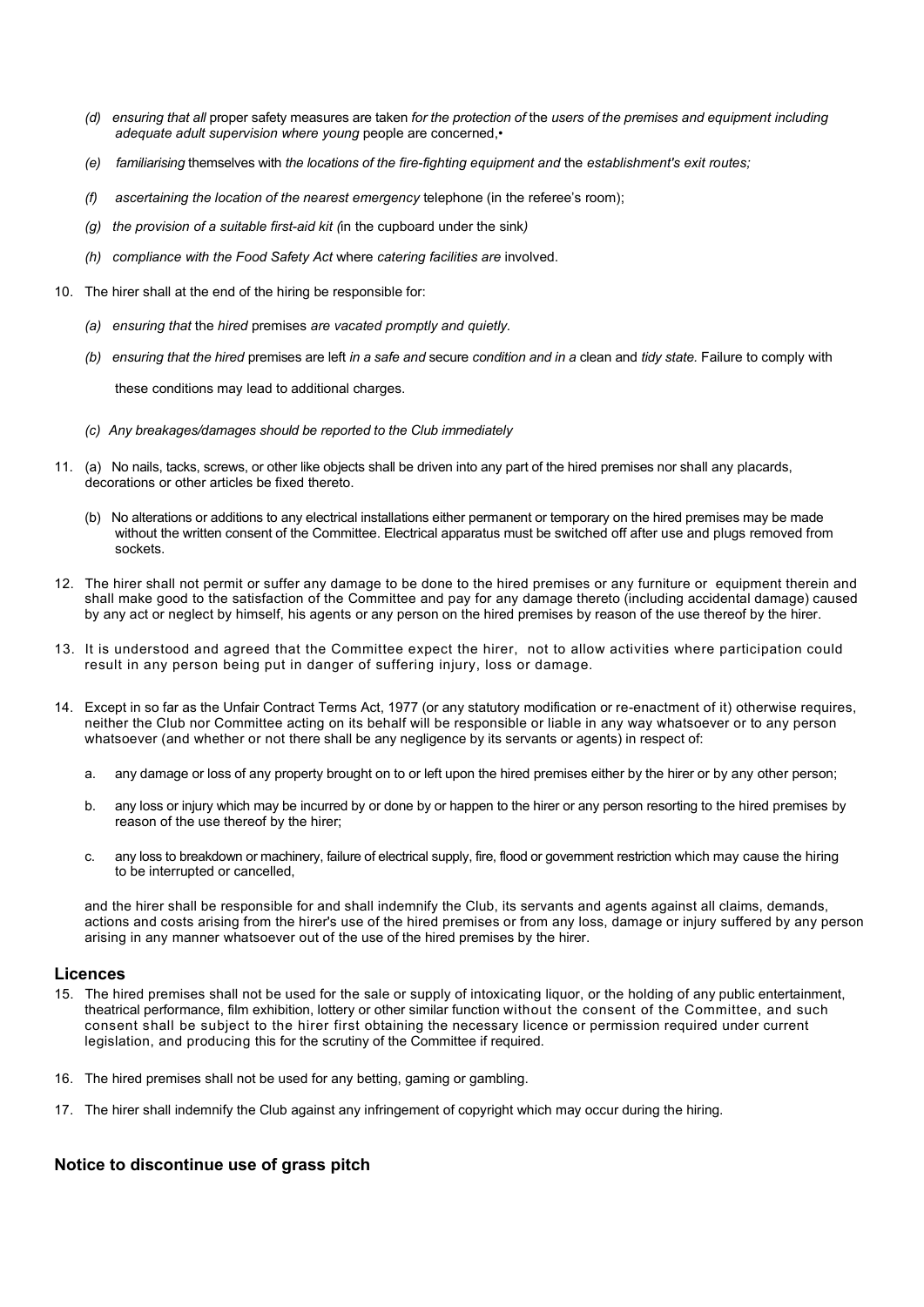18. The committee will give reasonable notice of termination of use of bottom pitches.Reasonable notice can be considered to be 18 months to allow teams to inform the League and find an alternative venue. By the same token clubs chosing to discontinue using the venue should give reasonable notice. However, if there is deemed to be misuse of the pitch, a team can be given 30 days to remedy any issues or immediate termination of use

#### General

- 19. The right of entry to the hired premises at any time during the hiring is reserved for authorised officers and Club Committee members.
- 20. The hirer shall comply with all reasonable requirements of the Club and of the hired premises.
- 21. The hirer shall not sub-let the hired premises or any part thereof and in the event of this condition being breached or any threat thereof then the hiring will be cancelled, the charges forfeited and the hirer and sub-hirer excluded from the hired premises.
- 22. Any notice or necessary action required in respect of this hiring may be undertaken by a representative of the Committee.

Astro use: Recommended footwear is boots with moulded studs or astro trainers. Boots with metal studs, blades or flat soled trainers should not be worn.